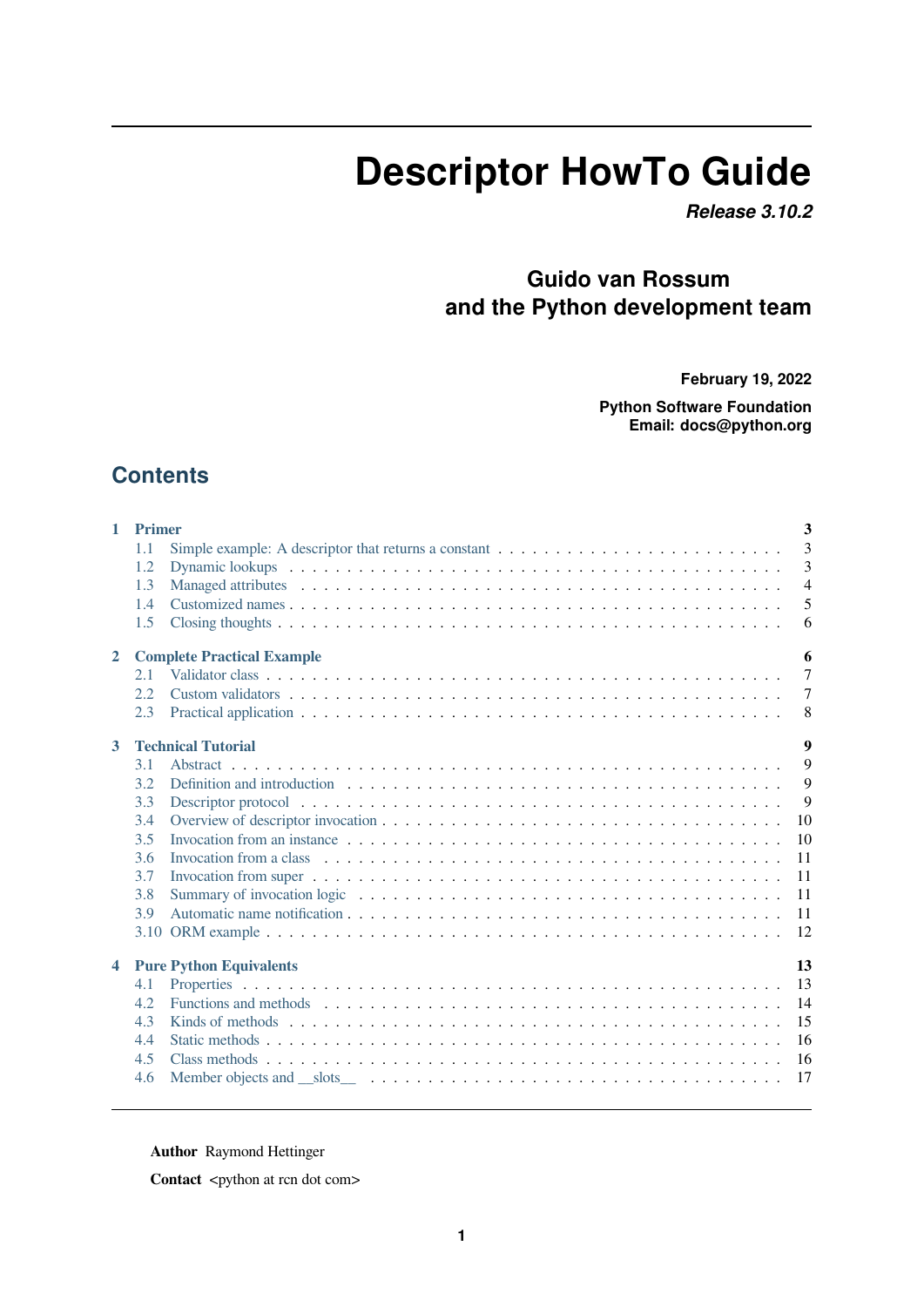#### **Contents**

- *Descriptor HowTo Guide*
	- **–** *Primer*
		- ∗ *Simple example: A descriptor that returns a constant*
		- ∗ *Dynamic lookups*
		- ∗ *[Ma](#page-2-0)naged attributes*
		- ∗ *[Customized names](#page-2-1)*
		- ∗ *[Closing thoughts](#page-2-2)*
	- **–** *Com[plete Practical Exam](#page-3-0)ple*
		- ∗ *[Validator class](#page-4-0)*
		- ∗ *[Custom validator](#page-5-0)s*
		- ∗ *[Practical application](#page-5-1)*
	- **–** *Tech[nical Tutorial](#page-6-0)*
		- ∗ *[Abstract](#page-6-1)*
		- ∗ *[Definition and introd](#page-7-0)uction*
		- ∗ *[Descriptor pro](#page-8-0)tocol*
		- ∗ *[Overview](#page-8-1) of descriptor invocation*
		- ∗ *[Invocation from an instance](#page-8-2)*
		- ∗ *[Invocation from a c](#page-8-3)lass*
		- ∗ *[Invocation from super](#page-9-0)*
		- ∗ *[Summary of invocation logic](#page-9-1)*
		- ∗ *[Automatic name notifica](#page-10-0)tion*
		- ∗ *[ORM example](#page-10-1)*
	- **–** *Pure [Python Equivalents](#page-10-2)*
		- ∗ *[Properties](#page-10-3)*
		- ∗ *[Functions and](#page-11-0) methods*
		- ∗ *[Kinds of methods](#page-12-0)*
		- ∗ *[Static meth](#page-12-1)ods*
		- ∗ *[Class methods](#page-13-0)*
		- ∗ *[Member objects an](#page-14-0)d \_\_slots\_\_*

Descriptors let ob[jects customize](#page-15-0) attribute lookup, storage, and deletion.

This guide has fo[ur major sections:](#page-16-0)

- 1) The "primer" gives a basic overview, moving gently from simple examples, adding one feature at a time. Start here if you're new to descriptors.
- 2) The second section shows a complete, practical descriptor example. If you already know the basics, start there.
- 3) The third section provides a more technical tutorial that goes into the detailed mechanics of how descriptors work. Most people don't need this level of detail.
- 4) The last section has pure Python equivalents for built-in descriptors that are written in C. Read this if you're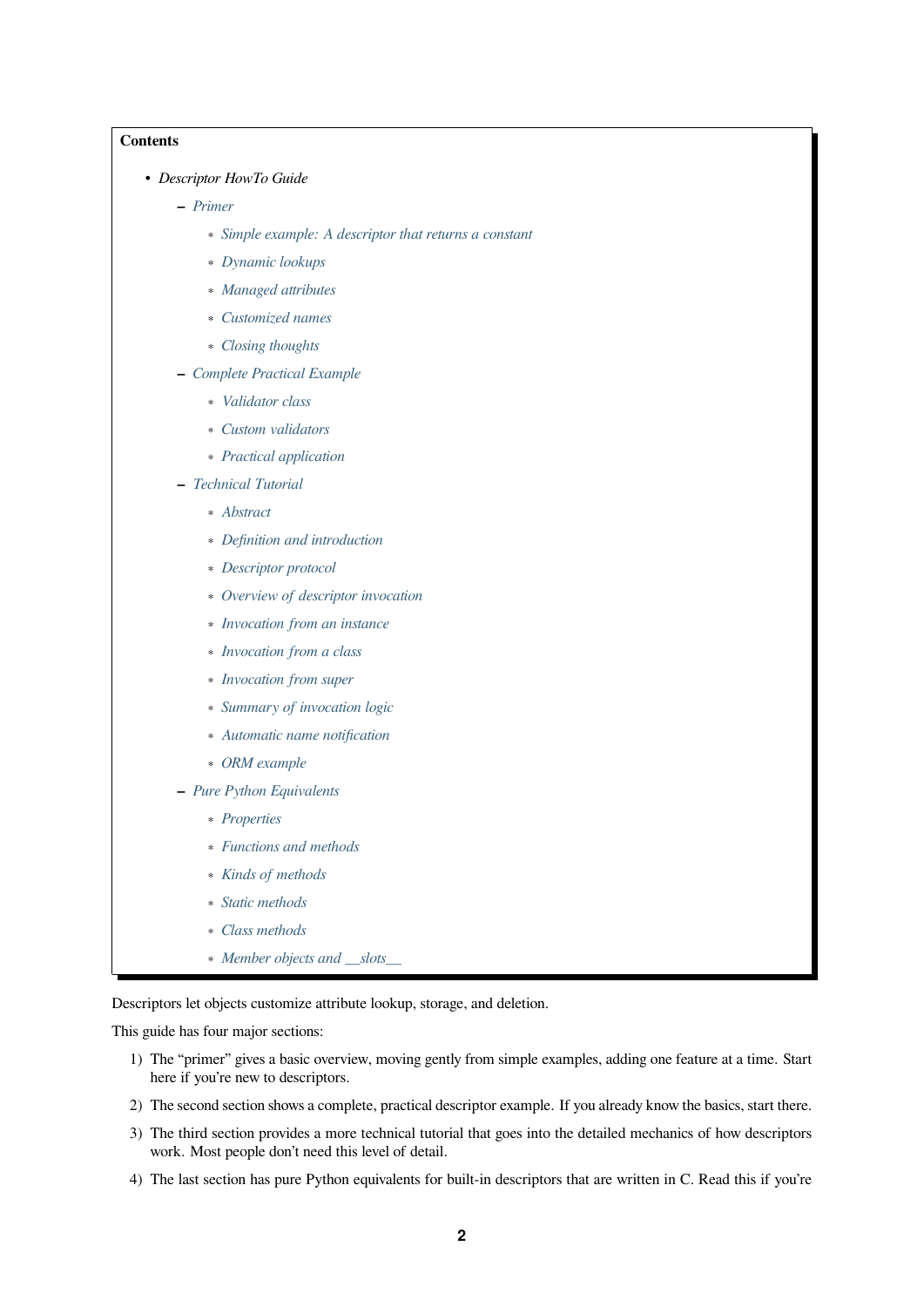curious about how functions turn into bound methods or about the implementation of common tools like classmethod(), staticmethod(), property(), and slots.

## <span id="page-2-0"></span>**1 Primer**

In this primer, we start with the most basic possible example and then we'll add new capabilities one by one.

#### <span id="page-2-1"></span>**1.1 Simple example: A descriptor that returns a constant**

The Ten class is a descriptor whose  ${\underline{\hspace{1mm}--}}$  () method always returns the constant 10:

```
class Ten:
    def __get__(self, obj, objtype=None):
       return 10
```
To use the descriptor, it must be stored as a class variable in another class:

```
class A:
  x = 5 # Regular class attribute
  y = Ten() # Descriptor instance
```
An interactive session shows the difference between normal attribute lookup and descriptor lookup:

| $\Rightarrow \Rightarrow a = A()$ | # Make an instance of class A |
|-----------------------------------|-------------------------------|
| $\rightarrow \rightarrow$ a.x     | # Normal attribute lookup     |
| 5.                                |                               |
| $\rightarrow \rightarrow$ a.y     | # Descriptor lookup           |
| 10                                |                               |

In the a.x attribute lookup, the dot operator finds 'x': 5 in the class dictionary. In the a.y lookup, the dot operator finds a descriptor instance, recognized by its \_\_get\_\_ method. Calling that method returns 10.

Note that the value 10 is not stored in either the class dictionary or the instance dictionary. Instead, the value 10 is computed on demand.

This example shows how a simple descriptor works, but it isn't very useful. For retrieving constants, normal attribute lookup would be better.

In the next section, we'll create something more useful, a dynamic lookup.

#### <span id="page-2-2"></span>**1.2 Dynamic lookups**

Interesting descriptors typically run computations instead of returning constants:

```
import os
class DirectorySize:
   def __get__(self, obj, objtype=None):
       return len(os.listdir(obj.dirname))
class Directory:
   size = DirectorySize() # Descriptor instance
   def __init__(self, dirname):
       self.dirname = dirname # Regular instance attribute
```
An interactive session shows that the lookup is dynamic — it computes different, updated answers each time: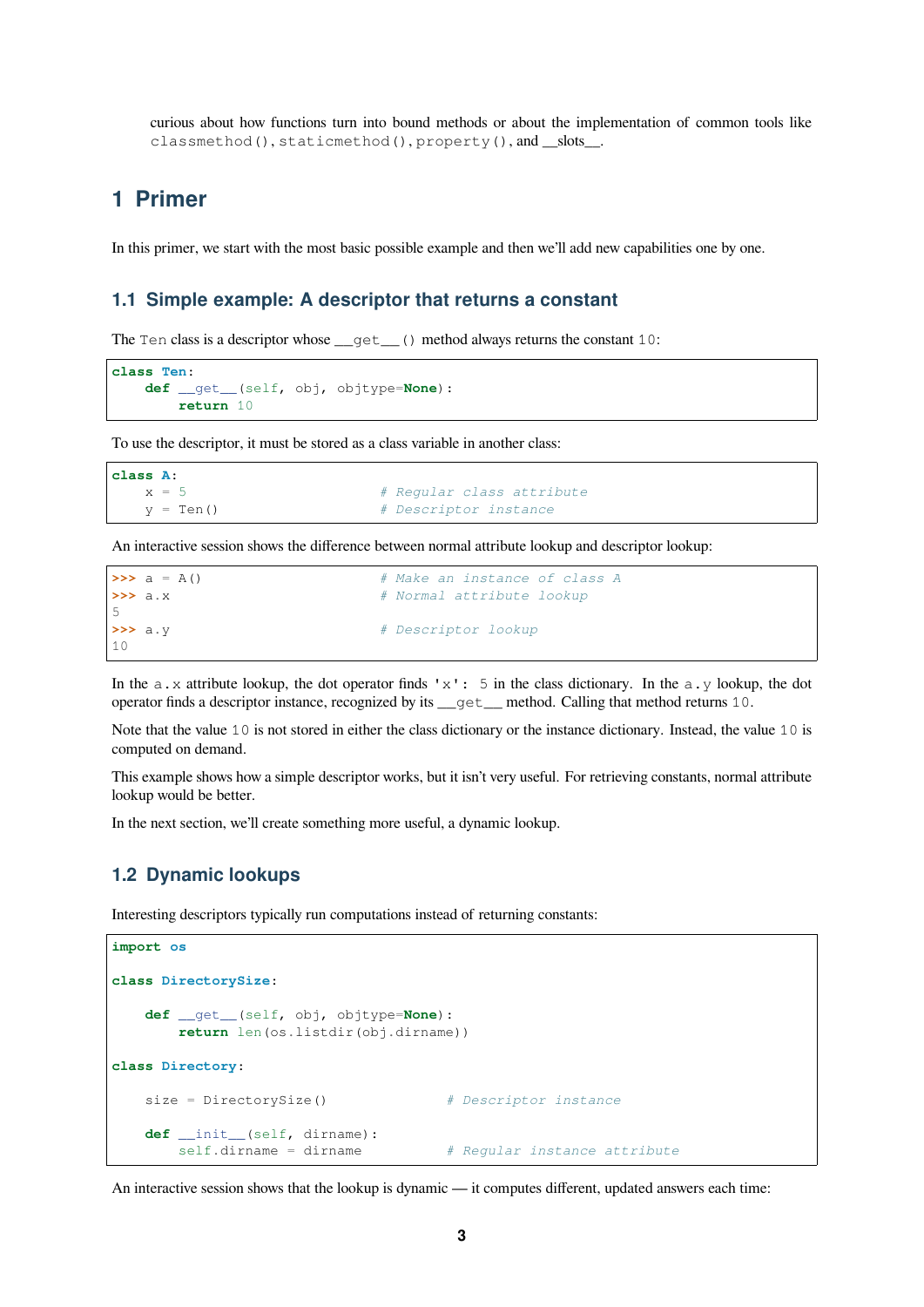```
>>> s = Directory('songs')
>>> g = Directory('games')
>>> s.size # The songs directory has twenty files
20
>>> g.size # The games directory has three files
3
>>> os.remove('games/chess') # Delete a game
>>> g.size # File count is automatically updated
\overline{2}
```
Besides showing how descriptors can run computations, this example also reveals the purpose of the parameters to \_\_get\_\_(). The *self* parameter is*size*, an instance of *DirectorySize*. The *obj* parameter is either *g* or*s*, an instance of *Directory*. It is the *obj* parameter that lets the \_\_get\_\_() method learn the target directory. The *objtype* parameter is the class *Directory*.

#### <span id="page-3-0"></span>**1.3 Managed attributes**

A popular use for descriptors is managing access to instance data. The descriptor is assigned to a public attribute in the class dictionary while the actual data is stored as a private attribute in the instance dictionary. The descriptor's \_\_get\_\_() and \_\_set\_\_() methods are triggered when the public attribute is accessed.

In the following example, *age* is the public attribute and *age* is the private attribute. When the public attribute is accessed, the descriptor logs the lookup or update:

```
import logging
logging.basicConfig(level=logging.INFO)
class LoggedAgeAccess:
   def __get__(self, obj, objtype=None):
       value = obj._{age}logging.info('Accessing %r giving %r', 'age', value)
       return value
   def __set__(self, obj, value):
       logging.info('Updating %r to %r', 'age', value)
       obj._aqe = valueclass Person:
   age = LoggedAgeAccess() # Descriptor instance
   def __init__(self, name, age):
       self.name = name # Regular instance attribute
       self.age = age \# Calls __set_()
   def birthday(self):
       self. age += 1 \# Calls both __get_() and __set_()
```
An interactive session shows that all access to the managed attribute *age* is logged, but that the regular attribute *name* is not logged:

```
>>> mary = Person('Mary M', 30) # The initial age update is logged
INFO:root:Updating 'age' to 30
>>> dave = Person('David D', 40)
INFO:root:Updating 'age' to 40
>>> vars(mary) # The actual data is in a private attribute
{'name': 'Mary M', '_age': 30}
```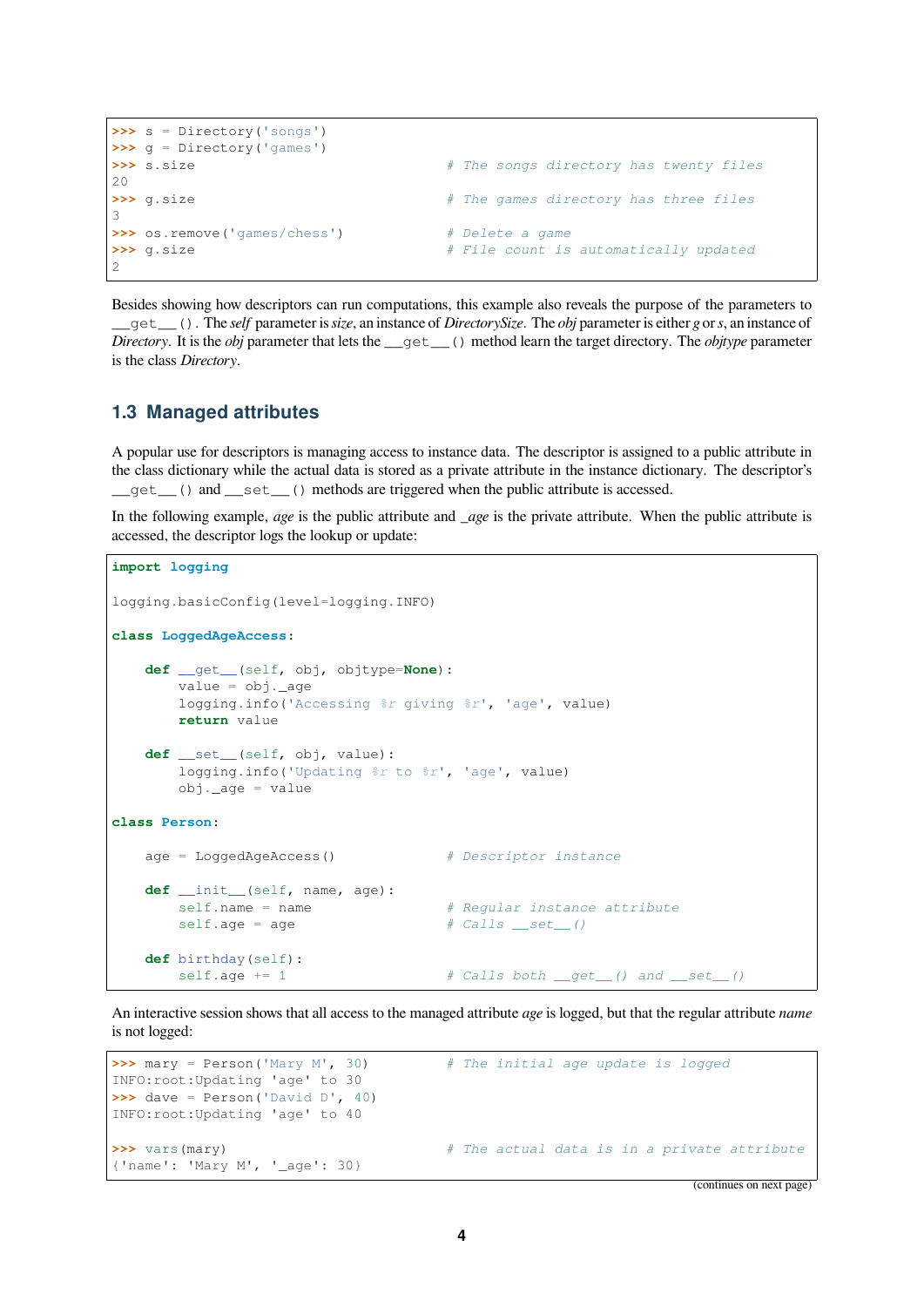```
>>> vars(dave)
{'name': 'David D', '_age': 40}
>>> mary.age # Access the data and log the lookup
INFO:root:Accessing 'age' giving 30
30
>>> mary.birthday() # Updates are logged as well
INFO:root:Accessing 'age' giving 30
INFO:root:Updating 'age' to 31
>>> dave.name # Regular attribute lookup isn't logged
'David D'
>>> dave.age # Only the managed attribute is logged
INFO:root:Accessing 'age' giving 40
40
```
One major issue with this example is that the private name *age* is hardwired in the *LoggedAgeAccess* class. That means that each instance can only have one logged attribute and that its name is unchangeable. In the next example, we'll fix that problem.

#### <span id="page-4-0"></span>**1.4 Customized names**

When a class uses descriptors, it can inform each descriptor about which variable name was used.

In this example, the Person class has two descriptor instances, *name* and *age*. When the Person class is defined, it makes a callback to \_\_set\_name\_\_() in *LoggedAccess* so that the field names can be recorded, giving each descriptor its own *public\_name* and *private\_name*:

```
import logging
logging.basicConfig(level=logging.INFO)
class LoggedAccess:
   def __set_name__(self, owner, name):
       self.public_name = name
       self.private_name = '_' + name
   def __get__(self, obj, objtype=None):
       value = getattr(obj, self.private_name)
       logging.info('Accessing %r giving %r', self.public_name, value)
       return value
   def __set__(self, obj, value):
       logging.info('Updating %r to %r', self.public_name, value)
       setattr(obj, self.private_name, value)
class Person:
   name = LoggedAccess() # First descriptor instance
   age = LoggedAccess() # Second descriptor instance
   def __init__(self, name, age):
       self.name = name # Calls the first descriptor
       self.age = age # Calls the second descriptor
   def birthday(self):
       self.age += 1
```
An interactive session shows that the Person class has called \_\_set\_name\_\_() so that the field names would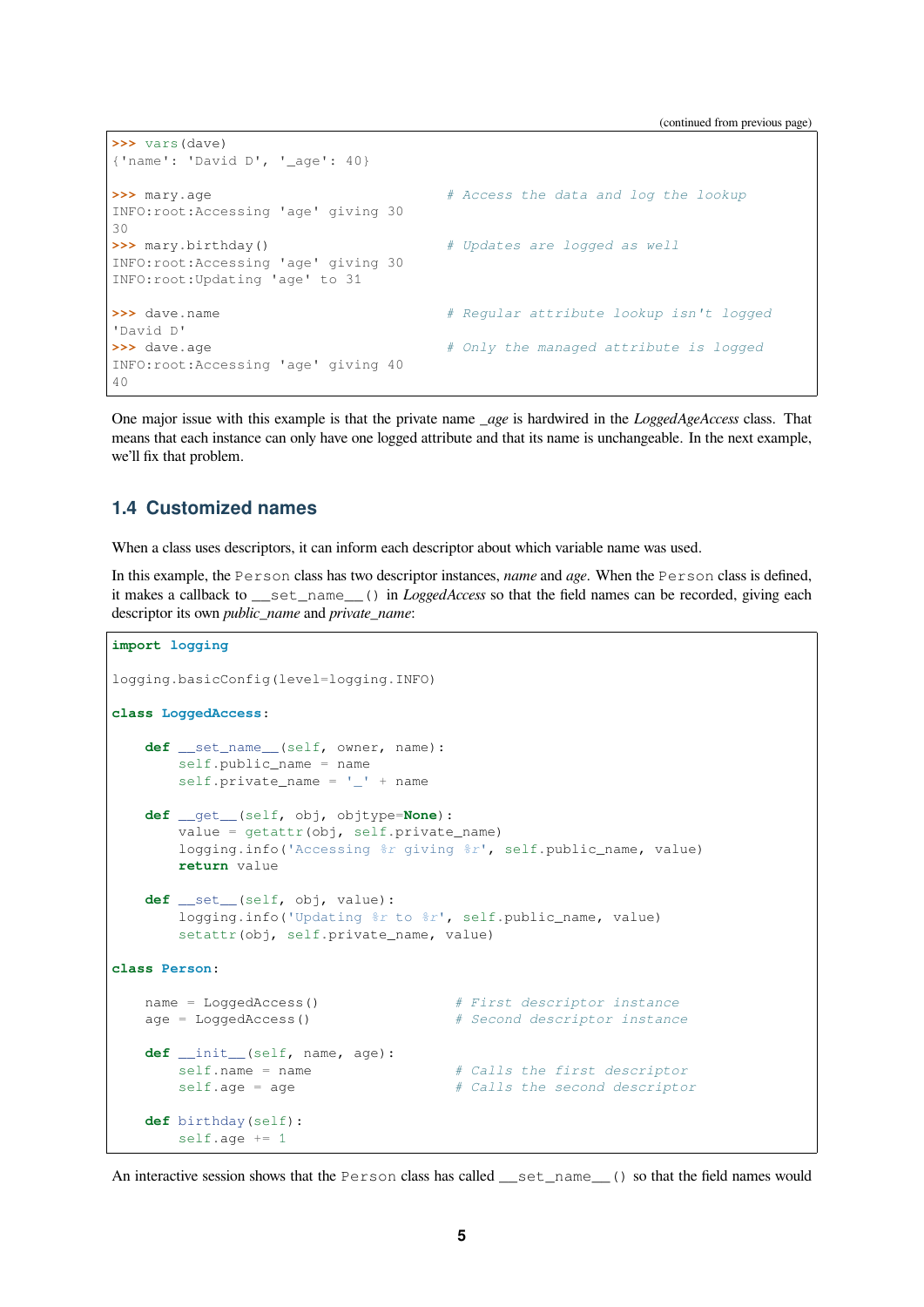be recorded. Here we call vars() to look up the descriptor without triggering it:

```
>>> vars(vars(Person)['name'])
{'public_name': 'name', 'private_name': '_name'}
>>> vars(vars(Person)['age'])
{'public_name': 'age', 'private_name': '_age'}
```
The new class now logs access to both *name* and *age*:

```
>>> pete = Person('Peter P', 10)
INFO:root:Updating 'name' to 'Peter P'
INFO:root:Updating 'age' to 10
>>> kate = Person('Catherine C', 20)
INFO:root:Updating 'name' to 'Catherine C'
INFO:root:Updating 'age' to 20
```
The two *Person* instances contain only the private names:

```
>>> vars(pete)
{'_name': 'Peter P', '_age': 10}
>>> vars(kate)
{'_name': 'Catherine C', '_age': 20}
```
#### <span id="page-5-0"></span>**1.5 Closing thoughts**

A descriptor is what we call any object that defines  $\text{\_get\_}()$ ,  $\text{\_set\_}()$ , or  $\text{\_delete\_}()$ .

Optionally, descriptors can have a \_\_set\_name\_\_() method. This is only used in cases where a descriptor needs to know either the class where it was created or the name of class variable it was assigned to. (This method, if present, is called even if the class is not a descriptor.)

Descriptors get invoked by the dot operator during attribute lookup. If a descriptor is accessed indirectly with vars (some class) [descriptor name], the descriptor instance is returned without invoking it.

Descriptors only work when used as class variables. When put in instances, they have no effect.

The main motivation for descriptors is to provide a hook allowing objects stored in class variables to control what happens during attribute lookup.

Traditionally, the calling class controls what happens during lookup. Descriptors invert that relationship and allow the data being looked-up to have a say in the matter.

Descriptors are used throughout the language. It is how functions turn into bound methods. Common tools like classmethod(), staticmethod(), property(), and functools.cached\_property() are all implemented as descriptors.

### <span id="page-5-1"></span>**2 Complete Practical Example**

In this example, we create a practical and powerful tool for locating notoriously hard to find data corruption bugs.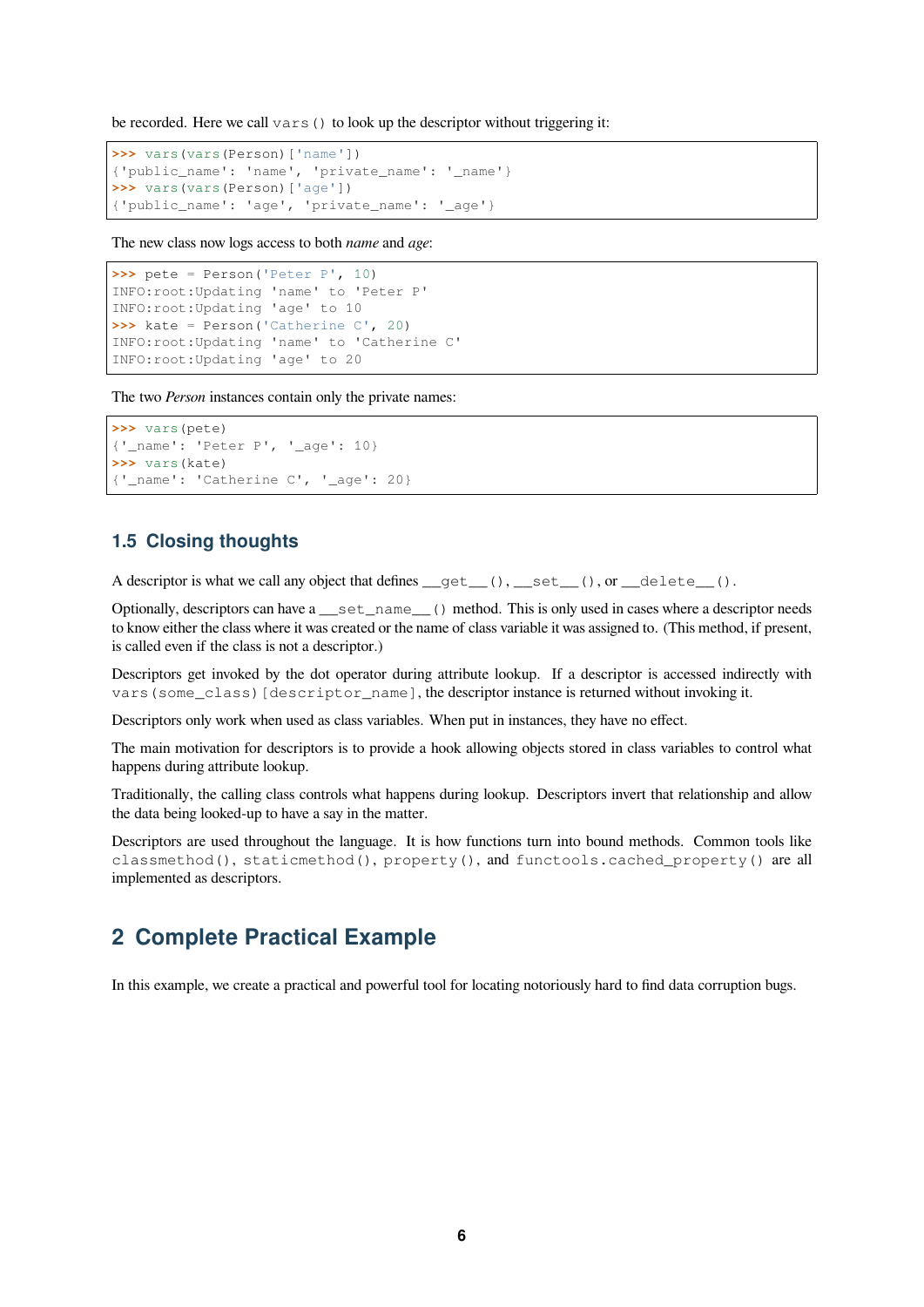#### **2.1 Validator class**

A validator is a descriptor for managed attribute access. Prior to storing any data, it verifies that the new value meets various type and range restrictions. If those restrictions aren't met, it raises an exception to prevent data corruption at its source.

<span id="page-6-0"></span>This Validator class is both an abstract base class and a managed attribute descriptor:

```
from abc import ABC, abstractmethod
class Validator(ABC):
    def __set_name__(self, owner, name):
        self.private_name = '_' + name
    def __get__(self, obj, objtype=None):
        return getattr(obj, self.private_name)
    def __set__(self, obj, value):
        self.validate(value)
        setattr(obj, self.private_name, value)
    @abstractmethod
    def validate(self, value):
        pass
```
Custom validators need to inherit from Validator and must supply a validate() method to test various restrictions as needed.

#### **2.2 Custom validators**

Here are three practical data validation utilities:

- <span id="page-6-1"></span>1) OneOf verifies that a value is one of a restricted set of options.
- 2) Number verifies that a value is either an int or float. Optionally, it verifies that a value is between a given minimum or maximum.
- 3) String verifies that a value is a str. Optionally, it validates a given minimum or maximum length. It can validate a user-defined predicate as well.

```
class OneOf(Validator):
    def __init__(self, *options):
        self.options = set(options)
   def validate(self, value):
        if value not in self.options:
            raise ValueError(f'Expected {value!r} to be one of {self.options!r}')
class Number(Validator):
    def __init__(self, minvalue=None, maxvalue=None):
        self.minvalue = minvalue
        self.maxvalue = maxvalue
   def validate(self, value):
        if not isinstance(value, (int, float)):
            raise TypeError(f'Expected {value!r} to be an int or float')
        if self.minvalue is not None and value < self.minvalue:
            raise ValueError(
                f'Expected {value!r} to be at least {self.minvalue!r}'
```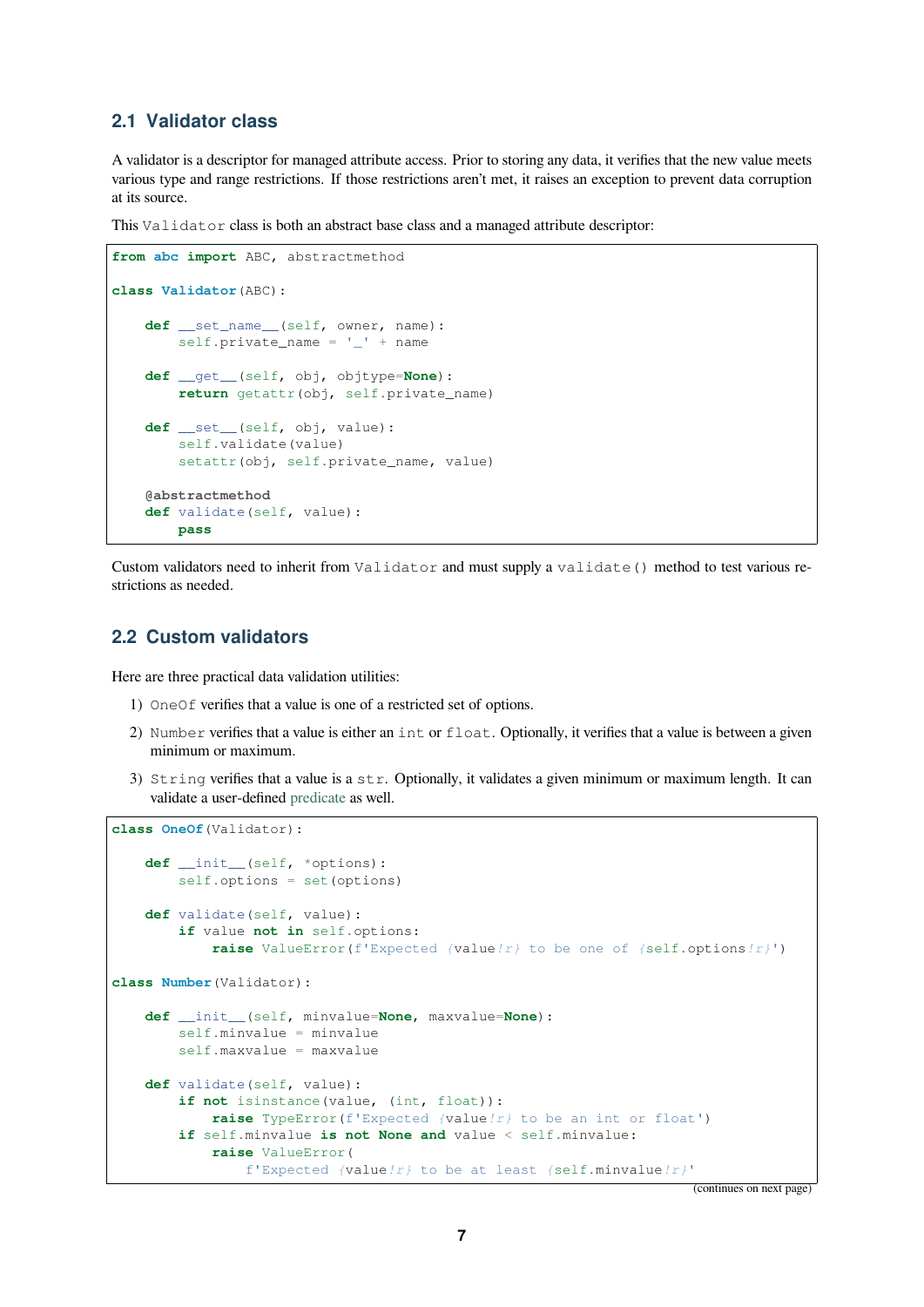(continued from previous page)

```
)
        if self.maxvalue is not None and value > self.maxvalue:
           raise ValueError(
               f'Expected {value!r} to be no more than {self.maxvalue!r}'
            \lambdaclass String(Validator):
    def __init__(self, minsize=None, maxsize=None, predicate=None):
        self.minsize = minsize
        self.maxsize = maxsize
        self.predicate = predicate
   def validate(self, value):
        if not isinstance(value, str):
           raise TypeError(f'Expected {value!r} to be an str')
        if self.minsize is not None and len(value) < self.minsize:
            raise ValueError(
                f'Expected {value!r} to be no smaller than {self.minsize!r}'
           )
        if self.maxsize is not None and len(value) > self.maxsize:
            raise ValueError(
                f'Expected {value!r} to be no bigger than {self.maxsize!r}'
            )
        if self.predicate is not None and not self.predicate(value):
            raise ValueError(
                f'Expected {self.predicate} to be true for {value!r}'
            )
```
#### <span id="page-7-0"></span>**2.3 Practical application**

Here's how the data validators can be used in a real class:

```
class Component:
    name = String(minsize=3, maxsize=10, predicate=str.isupper)
   kind = OneOf('wood', 'metal', 'plastic')
   quantity = Number(minvalue=0)
   def __init__(self, name, kind, quantity):
        self.name = name
        self.kind = kind
        self.quantity = quantity
```
The descriptors prevent invalid instances from being created:

```
>>> Component('Widget', 'metal', 5) # Blocked: 'Widget' is not all uppercase
Traceback (most recent call last):
    ...
ValueError: Expected <method 'isupper' of 'str' objects> to be true for 'Widget'
>>> Component('WIDGET', 'metle', 5) # Blocked: 'metle' is misspelled
Traceback (most recent call last):
    ...
ValueError: Expected 'metle' to be one of {'metal', 'plastic', 'wood'}
>>> Component('WIDGET', 'metal', -5) # Blocked: -5 is negative
Traceback (most recent call last):
   ...
```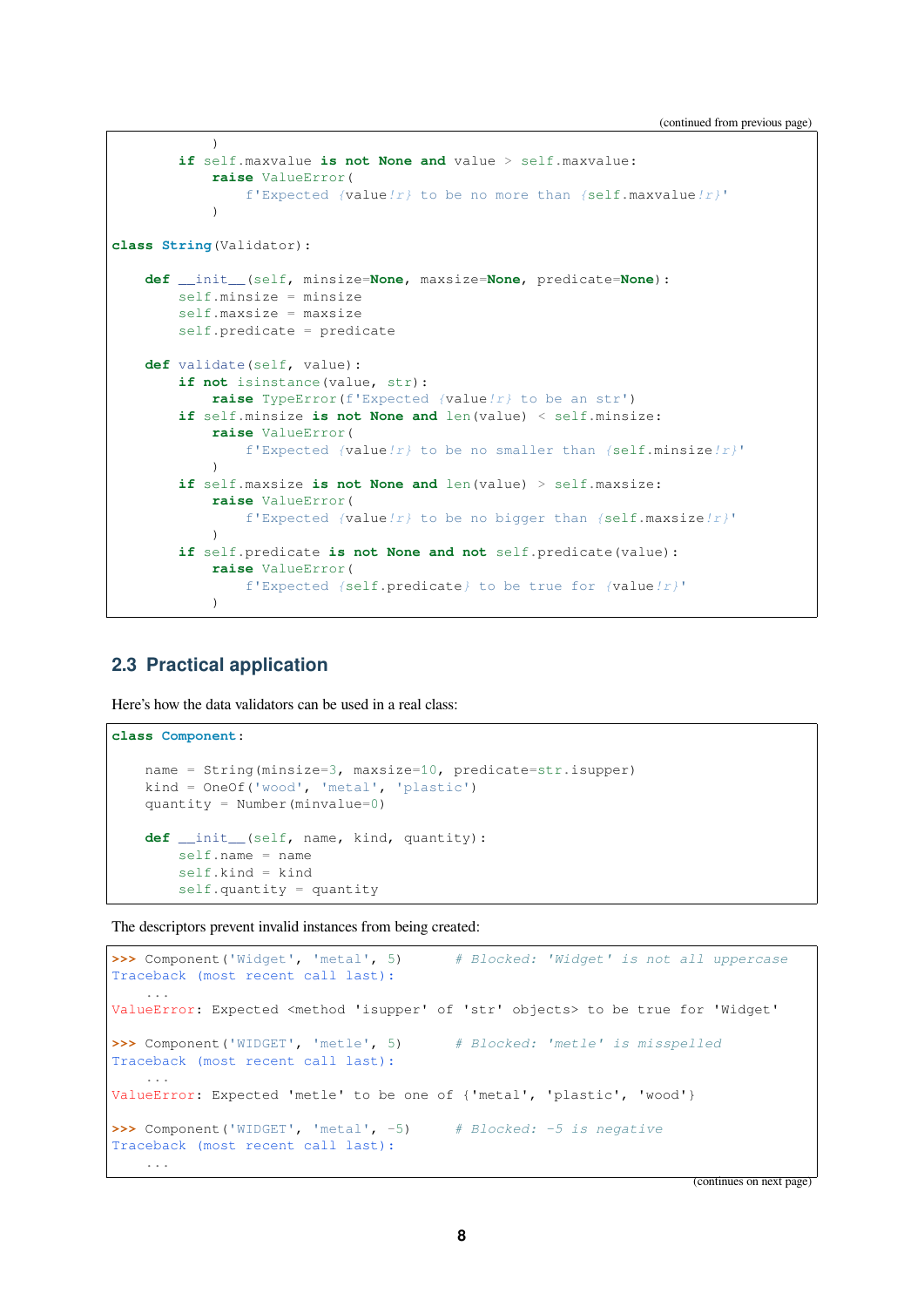```
ValueError: Expected -5 to be at least 0
>>> Component('WIDGET', 'metal', 'V') # Blocked: 'V' isn't a number
Traceback (most recent call last):
    ...
TypeError: Expected 'V' to be an int or float
>>> c = Component('WIDGET', 'metal', 5) # Allowed: The inputs are valid
```
# <span id="page-8-0"></span>**3 Technical Tutorial**

What follows is a more technical tutorial for the mechanics and details of how descriptors work.

#### <span id="page-8-1"></span>**3.1 Abstract**

Defines descriptors, summarizes the protocol, and shows how descriptors are called. Provides an example showing how object relational mappings work.

Learning about descriptors not only provides access to a larger toolset, it creates a deeper understanding of how Python works.

#### <span id="page-8-2"></span>**3.2 Definition and introduction**

In general, a descriptor is an attribute value that has one of the methods in the descriptor protocol. Those methods are  $qet_{\text{c}}(t)$ , set  $\text{c}(t)$ , and  $q$  delete  $\text{c}(t)$ . If any of those methods are defined for an attribute, it is said to be a descriptor.

The default behavior for attribute access is to get, set, or delete the attribute from an object's dictionary. For instance, a.x has a lookup chain starting with a. \_\_dict\_\_['x'], then type(a). \_\_dict\_\_['x'], and continuing through the method resolution order of  $type(a)$ . If the looked-up value is an object defining one of the descriptor methods, then Python may override the default behavior and invoke the descriptor method instead. Where this occurs in the precedence chain depends on which descriptor methods were defined.

Descriptors are a powerful, general purpose protocol. They are the mechanism behind properties, methods, static methods, class methods, and  $\text{super}(.)$ . They are used throughout Python itself. Descriptors simplify the underlying C code and offer a flexible set of new tools for everyday Python programs.

#### <span id="page-8-3"></span>**3.3 Descriptor protocol**

```
descr.__get__(self, obj, type=None) -> value
descr.__set__(self, obj, value) -> None
descr. delete (self, obj) -> None
```
That is all there is to it. Define any of these methods and an object is considered a descriptor and can override default behavior upon being looked up as an attribute.

If an object defines \_\_set\_() or \_delete\_(), it is considered a data descriptor. Descriptors that only define \_\_get\_\_() are called non-data descriptors (they are often used for methods but other uses are possible).

Data and non-data descriptors differ in how overrides are calculated with respect to entries in an instance's dictionary. If an instance's dictionary has an entry with the same name as a data descriptor, the data descriptor takes precedence. If an instance's dictionary has an entry with the same name as a non-data descriptor, the dictionary entry takes precedence.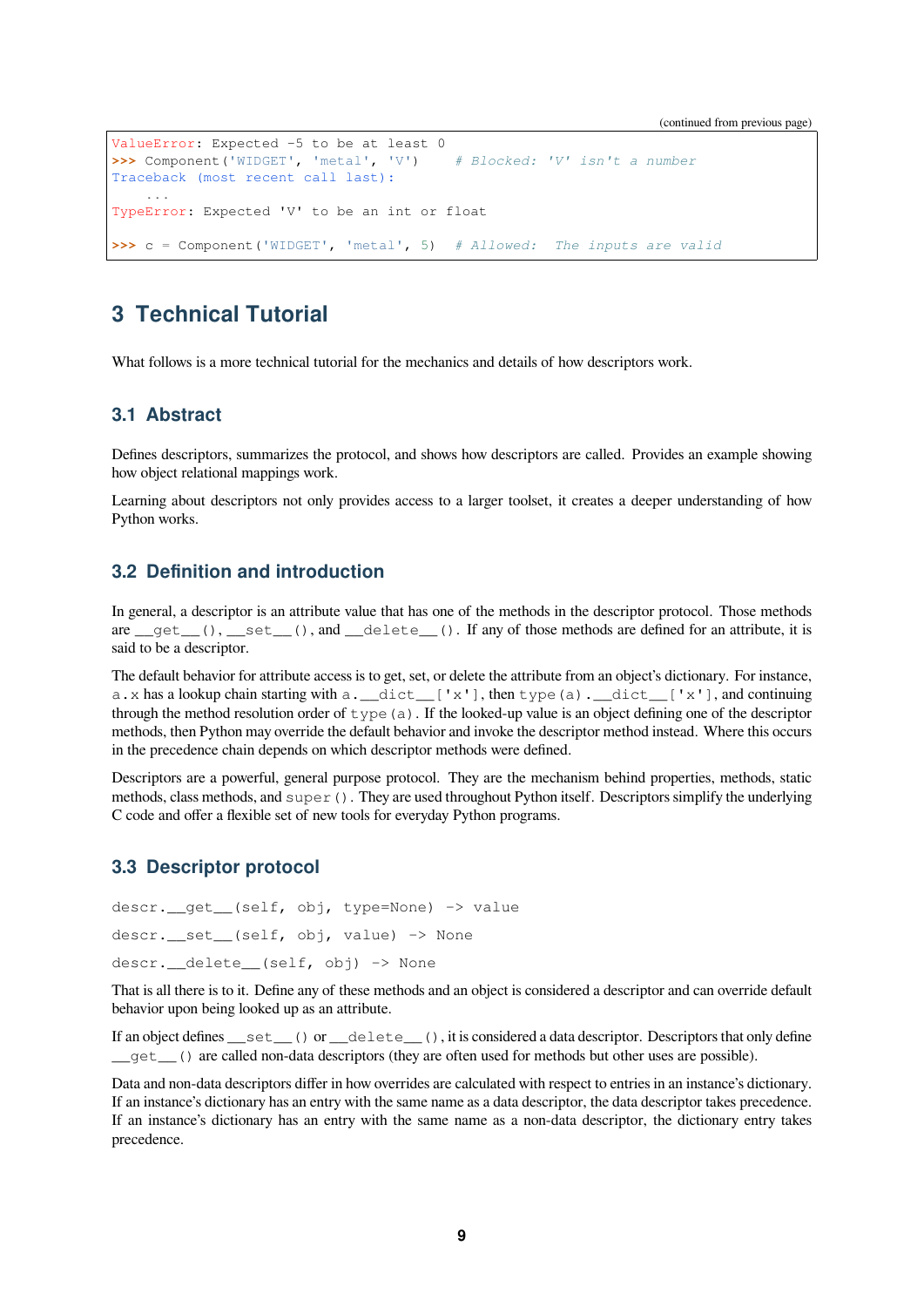To make a read-only data descriptor, define both \_\_get\_\_() and \_\_set\_\_() with the \_\_set\_\_() raising an AttributeError when called. Defining the \_\_set\_\_() method with an exception raising placeholder is enough to make it a data descriptor.

#### <span id="page-9-0"></span>**3.4 Overview of descriptor invocation**

A descriptor can be called directly with desc.  $qet_0$  obj) or desc.  $qet_0$  (None, cls).

But it is more common for a descriptor to be invoked automatically from attribute access.

The expression  $\circ$ b j. x looks up the attribute x in the chain of namespaces for  $\circ$ b j. If the search finds a descriptor outside of the instance \_\_dict\_\_, its \_\_get\_\_() method is invoked according to the precedence rules listed below.

The details of invocation depend on whether  $\circ$ b is an object, class, or instance of super.

#### <span id="page-9-1"></span>**3.5 Invocation from an instance**

Instance lookup scans through a chain of namespaces giving data descriptors the highest priority, followed by instance variables, then non-data descriptors, then class variables, and lastly \_\_getattr\_\_() if it is provided.

If a descriptor is found for  $a.x$ , then it is invoked with:  $desc.$  get \_\_(a, type(a)).

The logic for a dotted lookup is in object. getattribute (). Here is a pure Python equivalent:

```
def object_getattribute(obj, name):
   "Emulate PyObject_GenericGetAttr() in Objects/object.c"
   null = object()objtype = type(obj)cls_var = getattr(objtype, name, null)
   descr\_get = getattr(type(cls\_var), '__get__', null)if descr_get is not null:
       if (hasattr(type(cls_var), '__set__')
          or hasattr(type(cls_var), '__delete__')):
          return descr_get(cls_var, obj, objtype) # data descriptor
   if hasattr(obj, '__dict__') and name in vars(obj):
       return vars(obj)[name] # instance variable
   if descr_get is not null:
       return descr_get(cls_var, obj, objtype) # non-data descriptor
   if cls_var is not null:
       return cls_var # class variable
   raise AttributeError(name)
```
Interestingly, attribute lookup doesn't call object.\_\_getattribute\_\_() directly. Instead, both the dot operator and the  $q$ etattr() function perform attribute lookup by way of a helper function:

```
def getattr_hook(obj, name):
    "Emulate slot_tp_getattr_hook() in Objects/typeobject.c"
   try:
       return obj. getattribute (name)
   except AttributeError:
       if not hasattr(type(obj), '__getattr__'):
           raise
   return type(obj).__getattr__(obj, name) # __getattr__
```
So if \_\_getattr\_\_() exists, it is called whenever \_\_getattribute\_\_() raises AttributeError (either directly or in one of the descriptor calls).

Also, if a user calls object. \_\_getattribute\_() directly, the \_\_getattr\_\_() hook is bypassed entirely.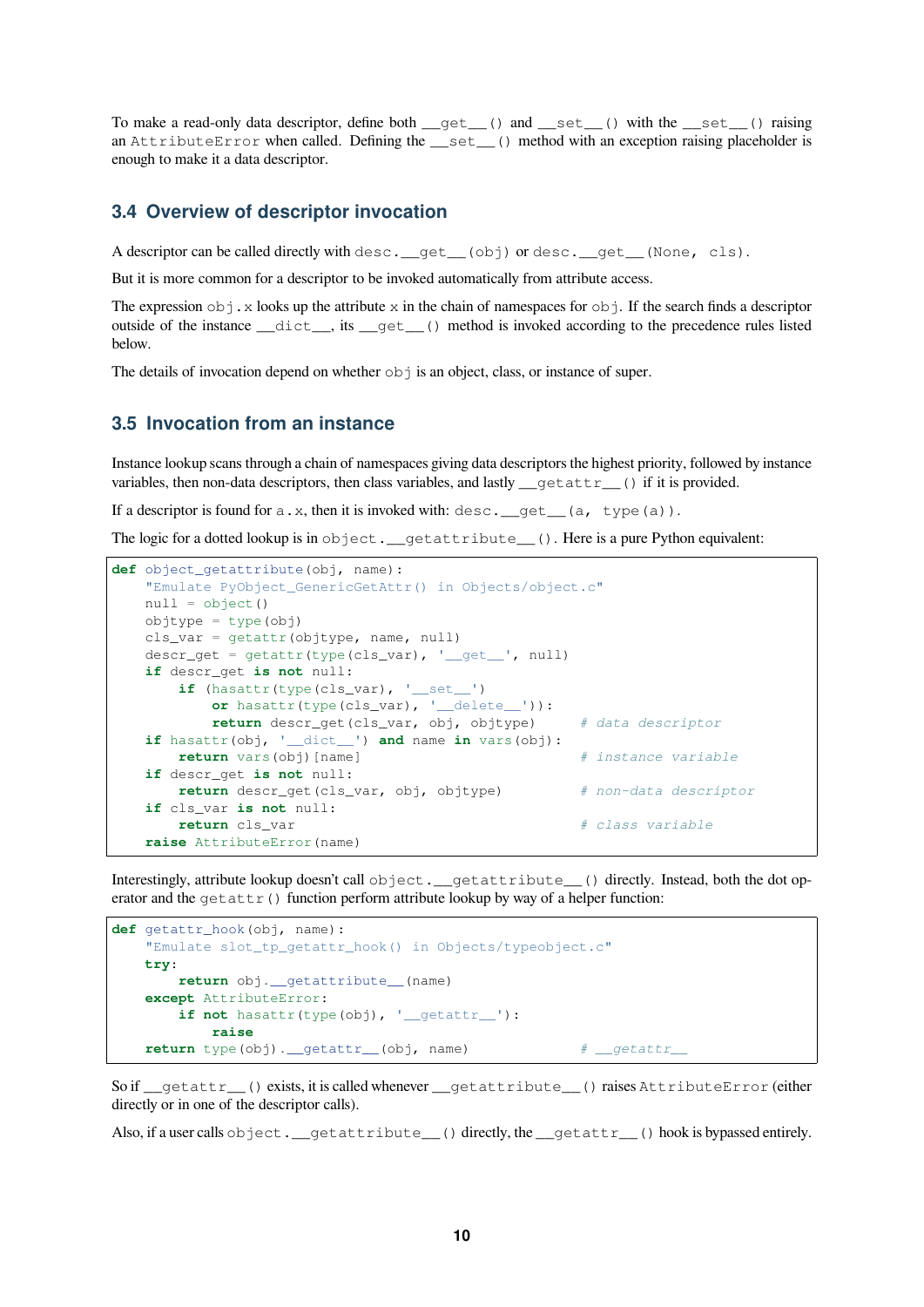#### **3.6 Invocation from a class**

The logic for a dotted lookup such as  $A \cdot x$  is in type. \_getattribute\_\_(). The steps are similar to those for object.\_\_getattribute\_\_() but the instance dictionary lookup is replaced by a search through the class's method resolution order.

<span id="page-10-0"></span>If a descriptor is found, it is invoked with  $\text{desc.}$  qet (None, A).

The full C implementation can be found in type  $q$  etattro() and  $PvType$  Lookup() in Objects/typeobject.c.

#### **3.7 Invocation from super**

[The logic for supe](https://github.com/python/cpython/tree/3.10/Objects/typeobject.c)r's dotted lookup is in the  $q$ etattribute () method for object returned by super().

<span id="page-10-1"></span>A dotted lookup such as super $(A, obj)$ .m searches  $obj$ . \_class\_.mro\_for the base class B immediately following A and then returns B. \_\_dict\_\_['m']. \_get\_\_(obj, A). If not a descriptor, m is returned unchanged.

The full C implementation can be found in super\_getattro() in Objects/typeobject.c. A pure Python equivalent can be found in Guido's Tutorial.

#### **3.8 Summary of invocation logic**

<span id="page-10-2"></span>The mechanism for [descriptors is em](https://www.python.org/download/releases/2.2.3/descrintro/#cooperation)bedded in the \_getattribute\_() methods for object, type, and super().

The important points to remember are:

- Descriptors are invoked by the \_\_getattribute\_() method.
- Classes inherit this machinery from object, type, or super().
- Overriding \_\_getattribute\_\_() prevents automatic descriptor calls because all the descriptor logic is in that method.
- object.\_\_getattribute\_\_() and type.\_\_getattribute\_\_() make different calls to  $g$ get  $($ ). The first includes the instance and may include the class. The second puts in None for the instance and always includes the class.
- Data descriptors always override instance dictionaries.
- Non-data descriptors may be overridden by instance dictionaries.

#### **3.9 Automatic name notification**

<span id="page-10-3"></span>Sometimes it is desirable for a descriptor to know what class variable name it was assigned to. When a new class is created, the type metaclass scans the dictionary of the new class. If any of the entries are descriptors and if they define \_\_set\_name\_\_(), that method is called with two arguments. The *owner* is the class where the descriptor is used, and the *name* is the class variable the descriptor was assigned to.

The implementation details are in type  $new()$  and set names() in Objects/typeobject.c.

Since the update logic is in  $type.$   $_new_()$ , notifications only take place at the time of class creation. If descriptors are added to the class afterwards, \_\_set\_name\_\_() will need to be called manually.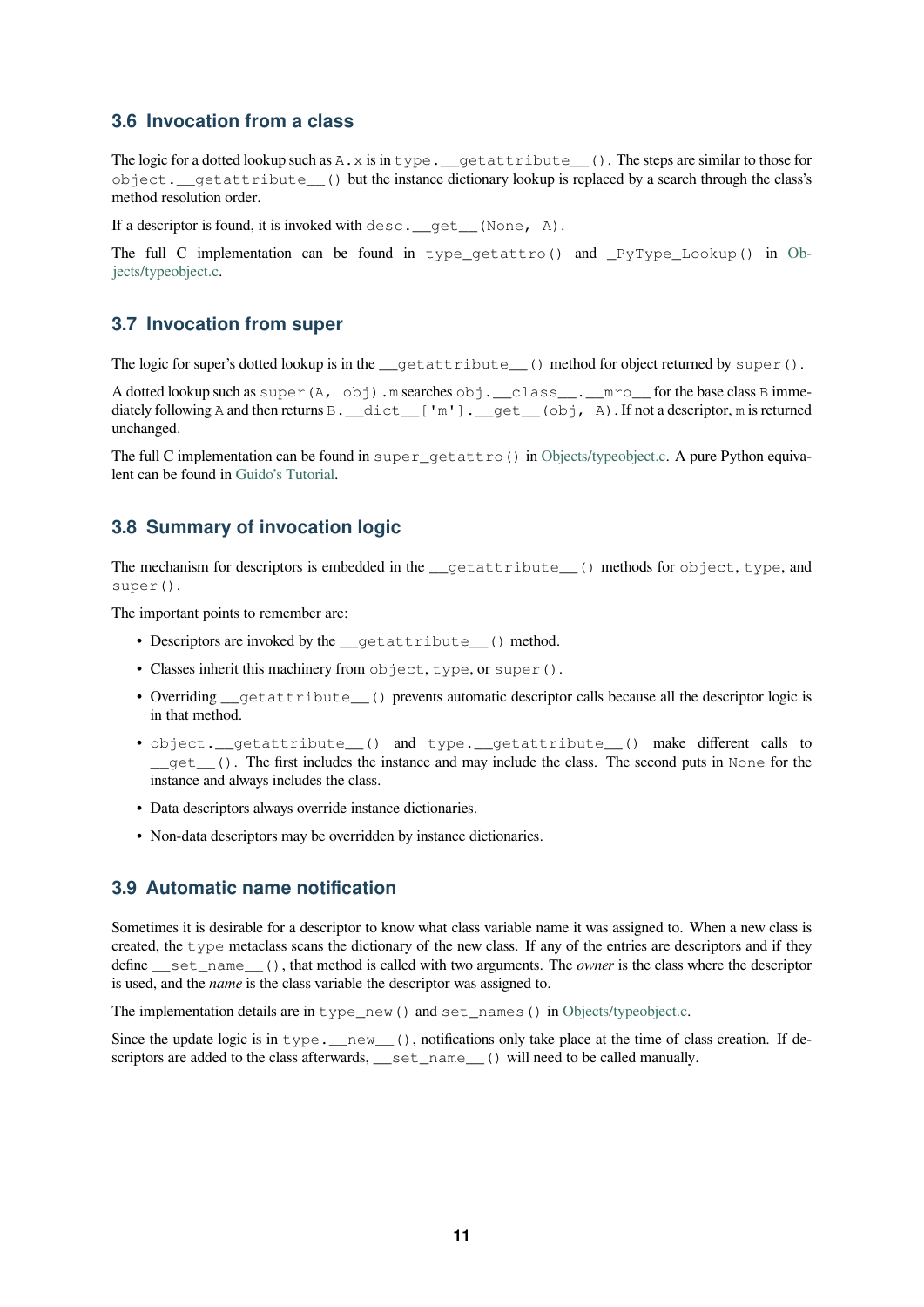#### **3.10 ORM example**

The following code is simplified skeleton showing how data descriptors could be used to implement an object relational mapping.

<span id="page-11-0"></span>The essential idea is that the data is stored in an external database. The Python instances only hold keys to the database's tables. Descriptors take care of lookups or updates:

```
class Field:
   def __set_name__(self, owner, name):
       self.fetch = f'SELECT {name} FROM {owner.table} WHERE {owner.key}=?;'
       self.store = f'UPDATE {owner.table} SET {name}=? WHERE {owner.key}=?;'
   def __get__(self, obj, objtype=None):
       return conn.execute(self.fetch, [obj.key]).fetchone()[0]
   def __set__(self, obj, value):
       conn.execute(self.store, [value, obj.key])
       conn.commit()
```
We can use the Field class to define models that describe the schema for each table in a database:

```
class Movie:
  table = 'Movies' # Table name
   key = 'title' # Primary key
   director = Field()year = Field()def __init__(self, key):
      self.key = key
class Song:
  table = 'Music'
   key = 'title'
   artist = Field()year = Field()genre = Field()
   def __init__(self, key):
      self.key = key
```
To use the models, first connect to the database:

```
>>> import sqlite3
>>> conn = sqlite3.connect('entertainment.db')
```
An interactive session shows how data is retrieved from the database and how it can be updated:

```
>>> Movie('Star Wars').director
'George Lucas'
>>> jaws = Movie('Jaws')
>>> f'Released in {jaws.year} by {jaws.director}'
'Released in 1975 by Steven Spielberg'
>>> Song('Country Roads').artist
'John Denver'
>>> Movie('Star Wars').director = 'J.J. Abrams'
>>> Movie('Star Wars').director
'J.J. Abrams'
```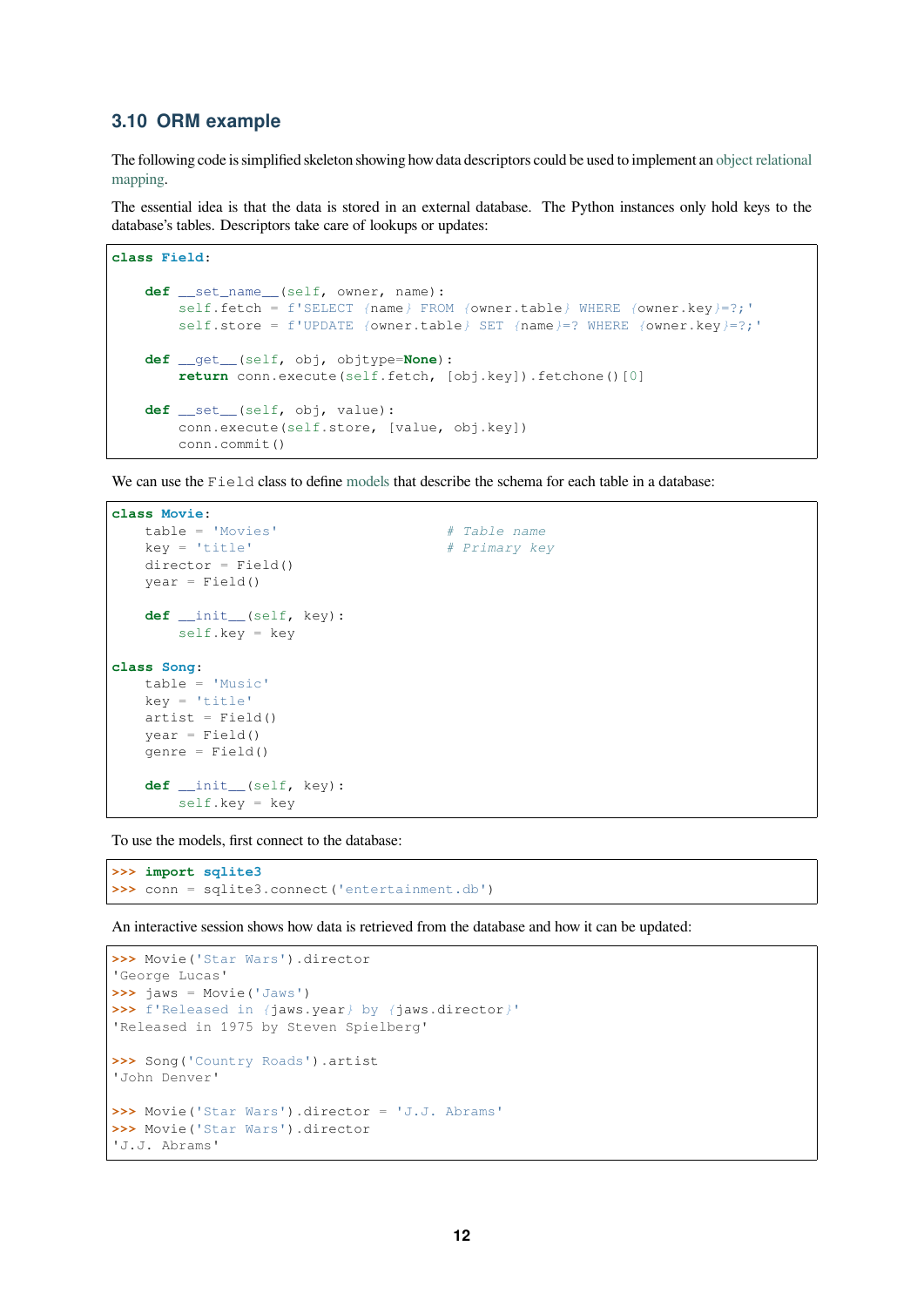## <span id="page-12-0"></span>**4 Pure Python Equivalents**

The descriptor protocol is simple and offers exciting possibilities. Several use cases are so common that they have been prepackaged into built-in tools. Properties, bound methods, static methods, class methods, and \_\_slots\_\_ are all based on the descriptor protocol.

#### <span id="page-12-1"></span>**4.1 Properties**

Calling property() is a succinct way of building a data descriptor that triggers a function call upon access to an attribute. Its signature is:

```
property(fget=None, fset=None, fdel=None, doc=None) -> property
```
The documentation shows a typical use to define a managed attribute x:

```
class C:
   def getx(self): return self.__x
    def setx(self, value): self.__x = value
    def delx(self): del self.__x
    x = property(qetx, setx, delx, "I'm the 'x' property."
```
To see how property() is implemented in terms of the descriptor protocol, here is a pure Python equivalent:

```
class Property:
   "Emulate PyProperty_Type() in Objects/descrobject.c"
   def __init__(self, fget=None, fset=None, fdel=None, doc=None):
       self.fget = fget
       self.fset = fset
       self.fdel = fdel
       if doc is None and fget is not None:
           doc = fget. docself.__doc__ = docself.__name = ''def __set_name__(self, owner, name):
        self.__name = namedef __get__(self, obj, objtype=None):
       if obj is None:
           return self
        if self.fget is None:
           raise AttributeError(f'unreadable attribute {self._name}')
       return self.fget(obj)
   def __set__(self, obj, value):
        if self.fset is None:
           raise AttributeError(f"can't set attribute {self._name}")
        self.fset(obj, value)
   def __delete__(self, obj):
       if self.fdel is None:
           raise AttributeError(f"can't delete attribute {self._name}")
       self.fdel(obj)
   def getter(self, fget):
       prop = type(self)(fget, self.fset, self.fdel, self.__doc__)
       prop._name = self._name
       return prop
```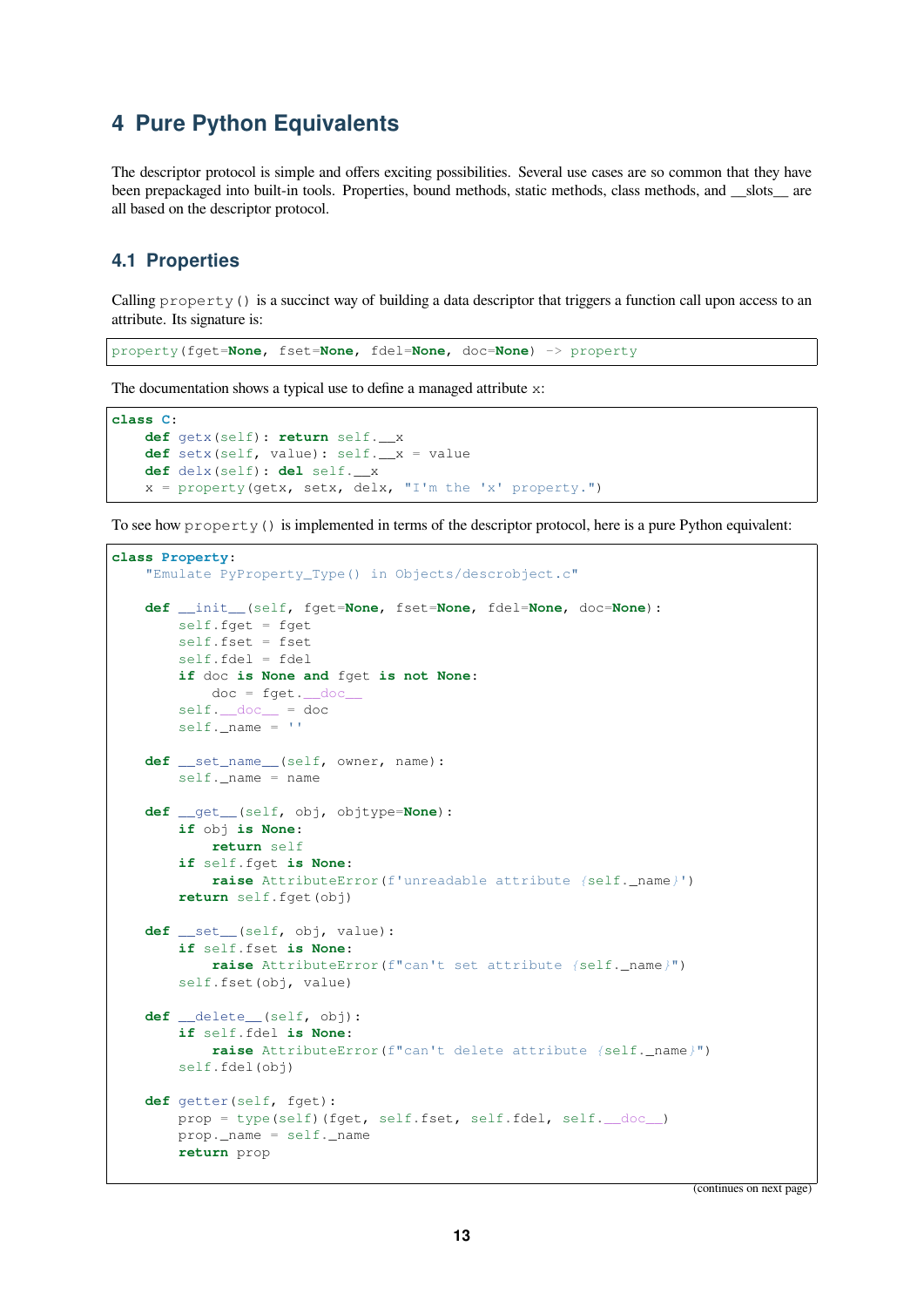(continued from previous page)

```
def setter(self, fset):
   prop = type(self)(self.fget, fset, self.fdel, self.__doc__)
   prop._name = self._name
   return prop
def deleter(self, fdel):
   prop = type(self)(self.fget, self.fset, fdel, self.__doc__)
   prop._name = self._name
   return prop
```
The property() builtin helps whenever a user interface has granted attribute access and then subsequent changes require the intervention of a method.

For instance, a spreadsheet class may grant access to a cell value through Cell ('b10'). value. Subsequent improvements to the program require the cell to be recalculated on every access; however, the programmer does not want to affect existing client code accessing the attribute directly. The solution is to wrap access to the value attribute in a property data descriptor:

```
class Cell:
    ...
    @property
    def value(self):
        "Recalculate the cell before returning value"
       self.recalc()
       return self._value
```
Either the built-in property() or our Property() equivalent would work in this example.

#### <span id="page-13-0"></span>**4.2 Functions and methods**

Python's object oriented features are built upon a function based environment. Using non-data descriptors, the two are merged seamlessly.

Functions stored in class dictionaries get turned into methods when invoked. Methods only differ from regular functions in that the object instance is prepended to the other arguments. By convention, the instance is called *self* but could be called *this* or any other variable name.

Methods can be created manually with  $t$ ypes. MethodType which is roughly equivalent to:

```
class MethodType:
    "Emulate PyMethod_Type in Objects/classobject.c"
    def __init__(self, func, obj):
       self.__func__ = funcself. self. = objdef __call__(self, *args, **kwargs):
       func = self.__func__obj = self.__self__return func(obj, *args, **kwargs)
```
To support automatic creation of methods, functions include the  $qet$  () method for binding methods during attribute access. This means that functions are non-data descriptors that return bound methods during dotted lookup from an instance. Here's how it works:

```
class Function:
    ...
    def __get__(self, obj, objtype=None):
```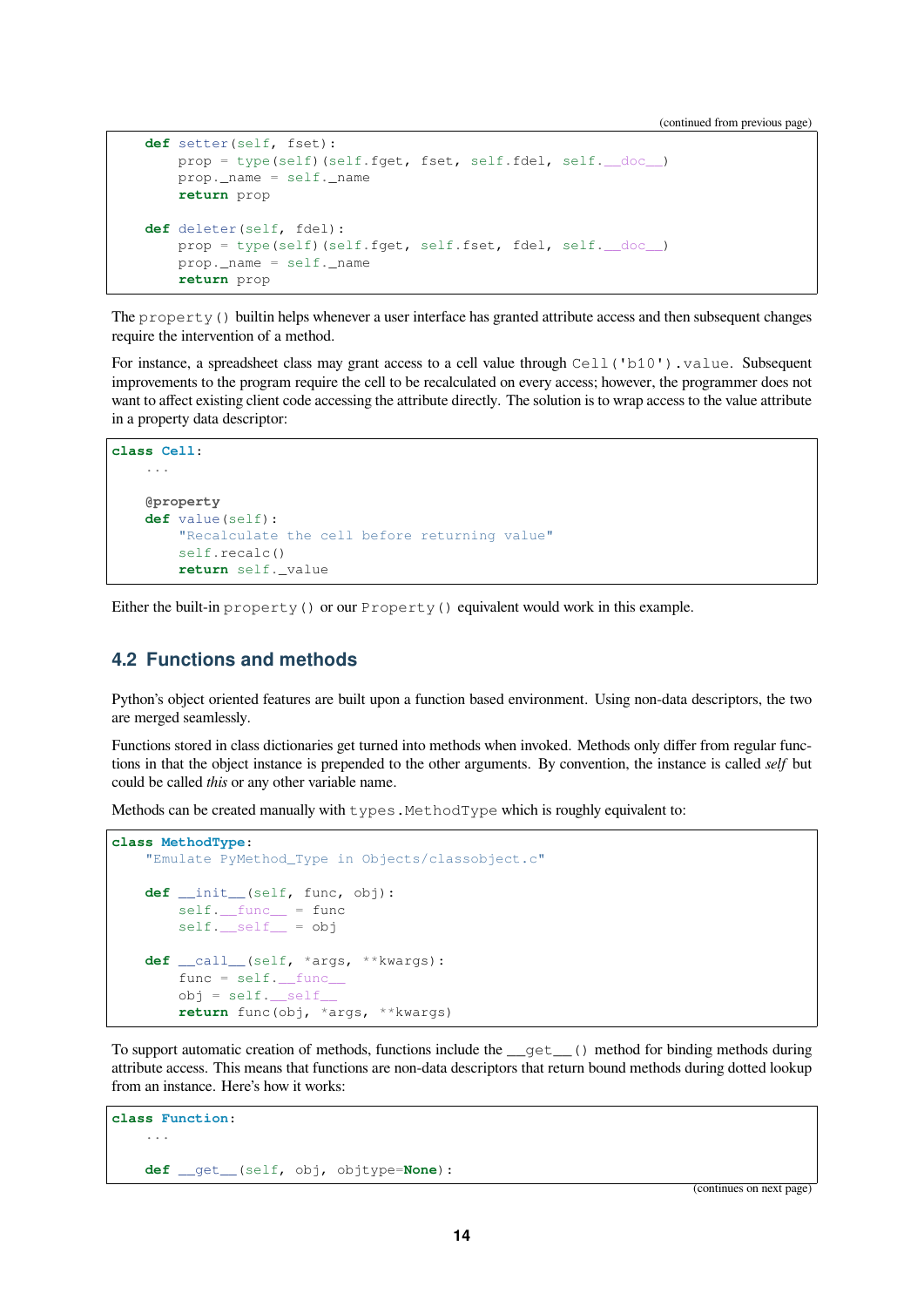```
"Simulate func_descr_get() in Objects/funcobject.c"
if obj is None:
   return self
return MethodType(self, obj)
```
Running the following class in the interpreter shows how the function descriptor works in practice:

```
class D:
    def f(self, x):
         return x
```
The function has a qualified name attribute to support introspection:

```
>>> D.f.__qualname__
'D.f'
```
Accessing the function through the class dictionary does not invoke  $\_\text{get}\_\text{()}$ . Instead, it just returns the underlying function object:

```
>>> D.__dict__['f']
<function D.f at 0x00C45070>
```
Dotted access from a class calls \_get\_() which just returns the underlying function unchanged:

```
>>> D.f
<function D.f at 0x00C45070>
```
The interesting behavior occurs during dotted access from an instance. The dotted lookup calls \_\_get\_\_() which returns a bound method object:

```
\Rightarrow d = D()
>>> d.f
<bound method D.f of <__main__.D object at 0x00B18C90>>
```
Internally, the bound method stores the underlying function and the bound instance:

```
>>> d.f.__func__
<function D.f at 0x00C45070>
>>> d.f.__self__
<__main__.D object at 0x1012e1f98>
```
If you have ever wondered where *self* comes from in regular methods or where *cls* comes from in class methods, this is it!

#### <span id="page-14-0"></span>**4.3 Kinds of methods**

Non-data descriptors provide a simple mechanism for variations on the usual patterns of binding functions into methods.

To recap, functions have a \_get\_() method so that they can be converted to a method when accessed as attributes. The non-data descriptor transforms an obj.f(\*args) call into  $f$ (obj, \*args). Calling cls. f(\*args) becomes  $f(*args)$ .

This chart summarizes the binding and its two most useful variants:

| Transformation | Called from an object             | Called from a class |
|----------------|-----------------------------------|---------------------|
| function       | $f(obj, *args)$                   | $f(*args)$          |
| staticmethod   | $f(*args)$                        | $f(*args)$          |
| classmethod    | $f(type(obj), \cdot \text{args})$ | $f(cls, *args)$     |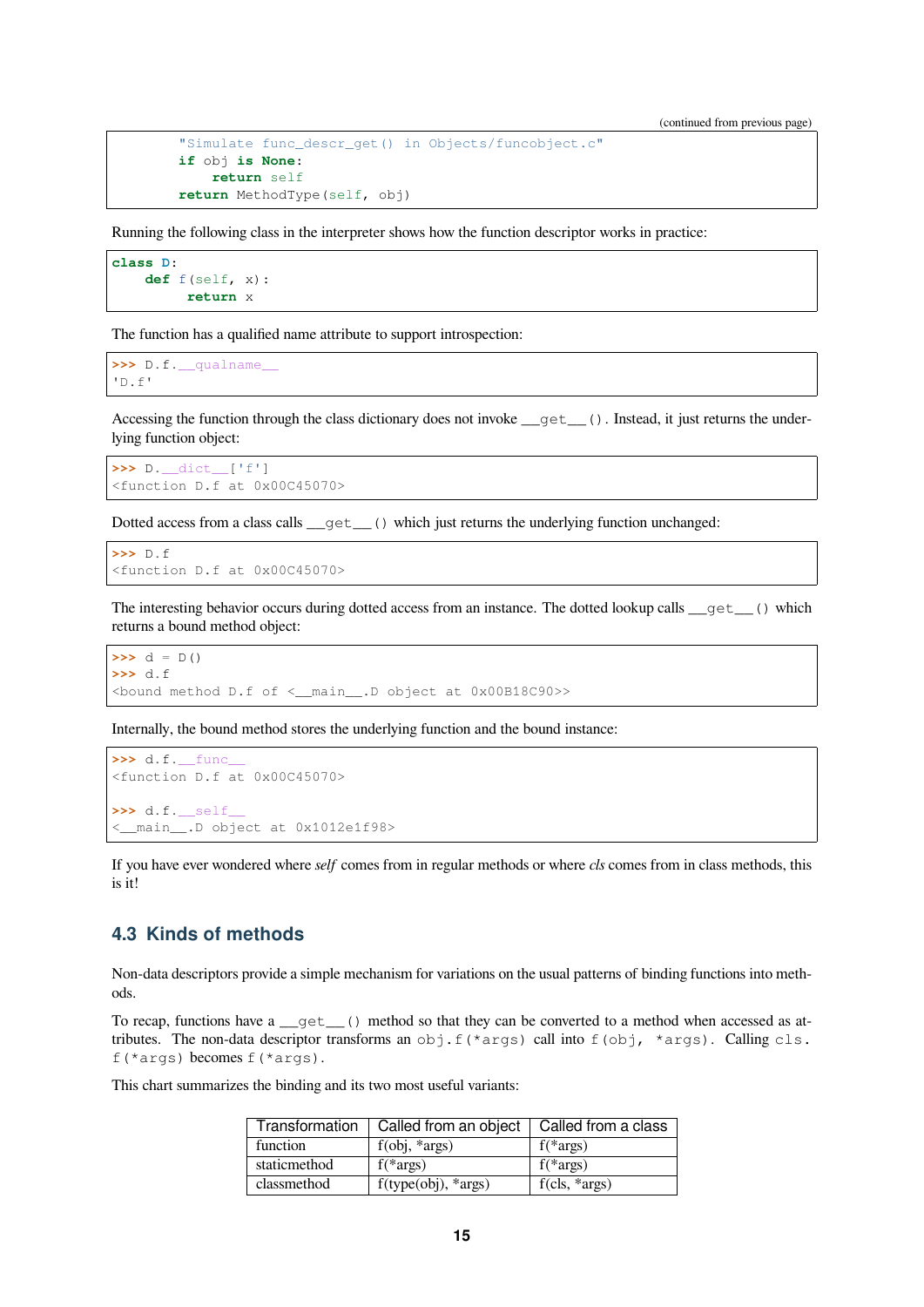#### **4.4 Static methods**

Static methods return the underlying function without changes. Calling either  $c \cdot f$  or  $c \cdot f$  is the equivalent of a direct lookup into object. getattribute\_(c, "f") or object. getattribute\_(C, "f"). As a result, the function becomes identically accessible from either an object or a class.

Good candidates for static methods are methods that do not reference the  $\text{self}$  variable.

For instance, a statistics package may include a container class for experimental data. The class provides normal methods for computing the average, mean, median, and other descriptive statistics that depend on the data. However, there may be useful functions which are conceptually related but do not depend on the data. For instance,  $er f(x)$  is handy conversion routine that comes up in statistical work but does not directly depend on a particular dataset. It can be called either from an object or the class: s.erf(1.5) --> .9332 or Sample.erf(1.5) --> .9332.

Since static methods return the underlying function with no changes, the example calls are unexciting:

```
class E:
    @staticmethod
    def f(x):
        return x * 10
```

```
>>> E.f(3)
30
>>> E().f(3)
30
```
Using the non-data descriptor protocol, a pure Python version of staticmethod() would look like this:

```
class StaticMethod:
   "Emulate PyStaticMethod_Type() in Objects/funcobject.c"
   def __init__(self, f):
       self.f = fdef __get__(self, obj, objtype=None):
       return self.f
   def __call__(self, *args, **kwds):
       return self.f(*args, **kwds)
```
#### <span id="page-15-0"></span>**4.5 Class methods**

Unlike static methods, class methods prepend the class reference to the argument list before calling the function. This format is the same for whether the caller is an object or a class:

```
class F:
    @classmethod
   def f(cls, x):
        return cls.__name__, x
```
**>>>** F.f(3)  $(F'$ , 3) **>>>** F().f(3)  $(F'F', 3)$ 

This behavior is useful whenever the method only needs to have a class reference and does not rely on data stored in a specific instance. One use for class methods is to create alternate class constructors. For example, the classmethod dict. fromkeys() creates a new dictionary from a list of keys. The pure Python equivalent is: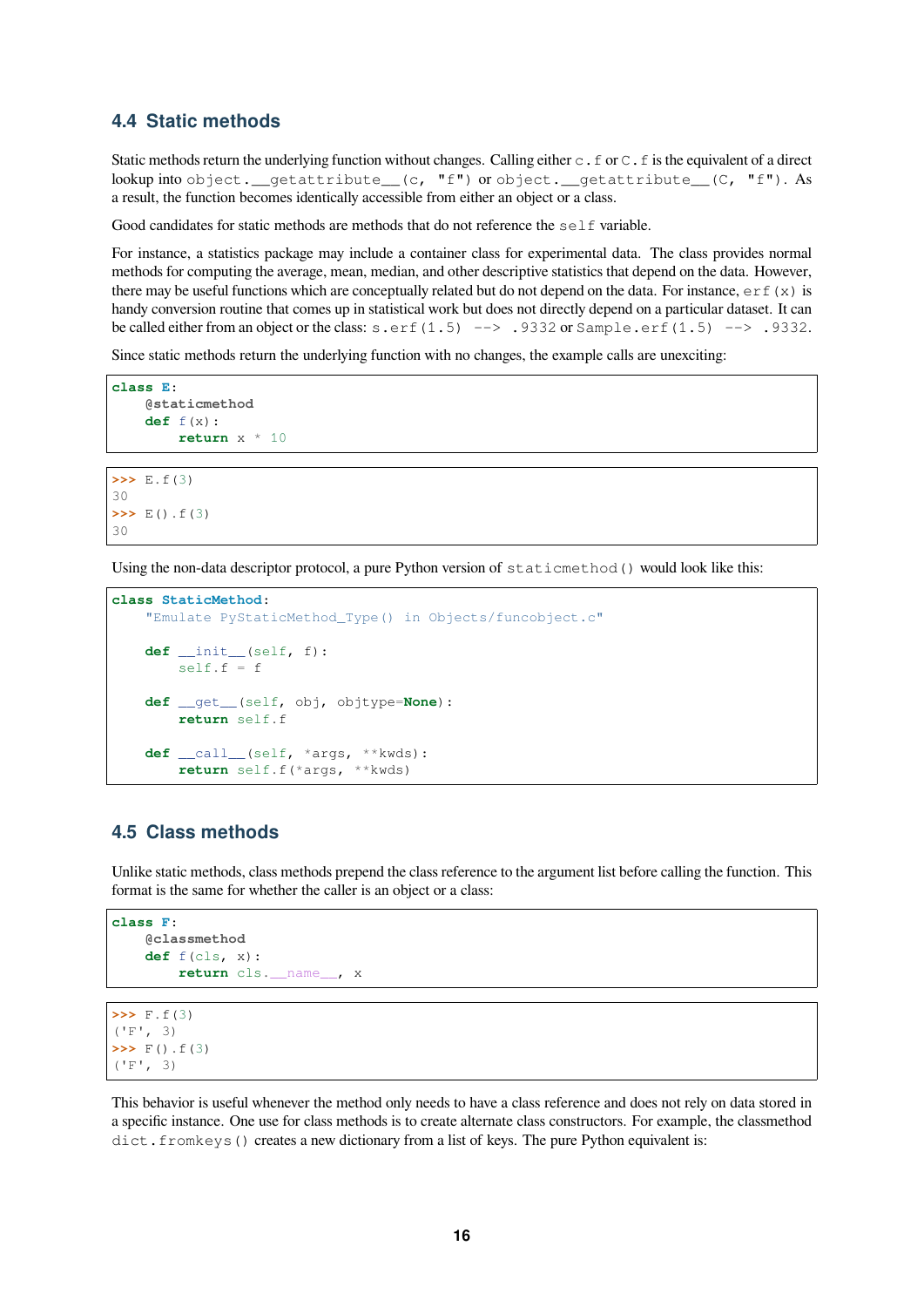```
class Dict(dict):
   @classmethod
   def fromkeys(cls, iterable, value=None):
        "Emulate dict_fromkeys() in Objects/dictobject.c"
        d = cls()for key in iterable:
           d[key] = valuereturn d
```
Now a new dictionary of unique keys can be constructed like this:

```
>>> d = Dict.fromkeys('abracadabra')
>>> type(d) is Dict
True
>>> d
{'a': None, 'b': None, 'r': None, 'c': None, 'd': None}
```
Using the non-data descriptor protocol, a pure Python version of classmethod() would look like this:

```
class ClassMethod:
   "Emulate PyClassMethod_Type() in Objects/funcobject.c"
   def __init__(self, f):
       self.f = fdef __get__(self, obj, cls=None):
       if cls is None:
           cls = type(obj)if hasattr(type(self.f), '__get__'):
           return self.f.__get__(cls, cls)
        return MethodType(self.f, cls)
```
The code path for hasattr(type(self.f), '\_\_get\_\_') was added in Python 3.9 and makes it possible for classmethod() to support chained decorators. For example, a classmethod and property could be chained together:

```
class G:
    @classmethod
    @property
    def __doc__(cls):
       return f'A doc for {cls.__name__!r}'
```
**>>>** G.\_\_doc\_\_ "A doc for 'G'"

#### <span id="page-16-0"></span>**4.6 Member objects and \_\_slots\_\_**

When a class defines \_\_slots\_, it replaces instance dictionaries with a fixed-length array of slot values. From a user point of view that has several effects:

1. Provides immediate detection of bugs due to misspelled attribute assignments. Only attribute names specified in \_slots\_\_ are allowed:

```
class Vehicle:
   __slots__ = ('id_number', 'make', 'model')
```

```
>>> auto = Vehicle()
>>> auto.id_nubmer = 'VYE483814LQEX'
Traceback (most recent call last):
```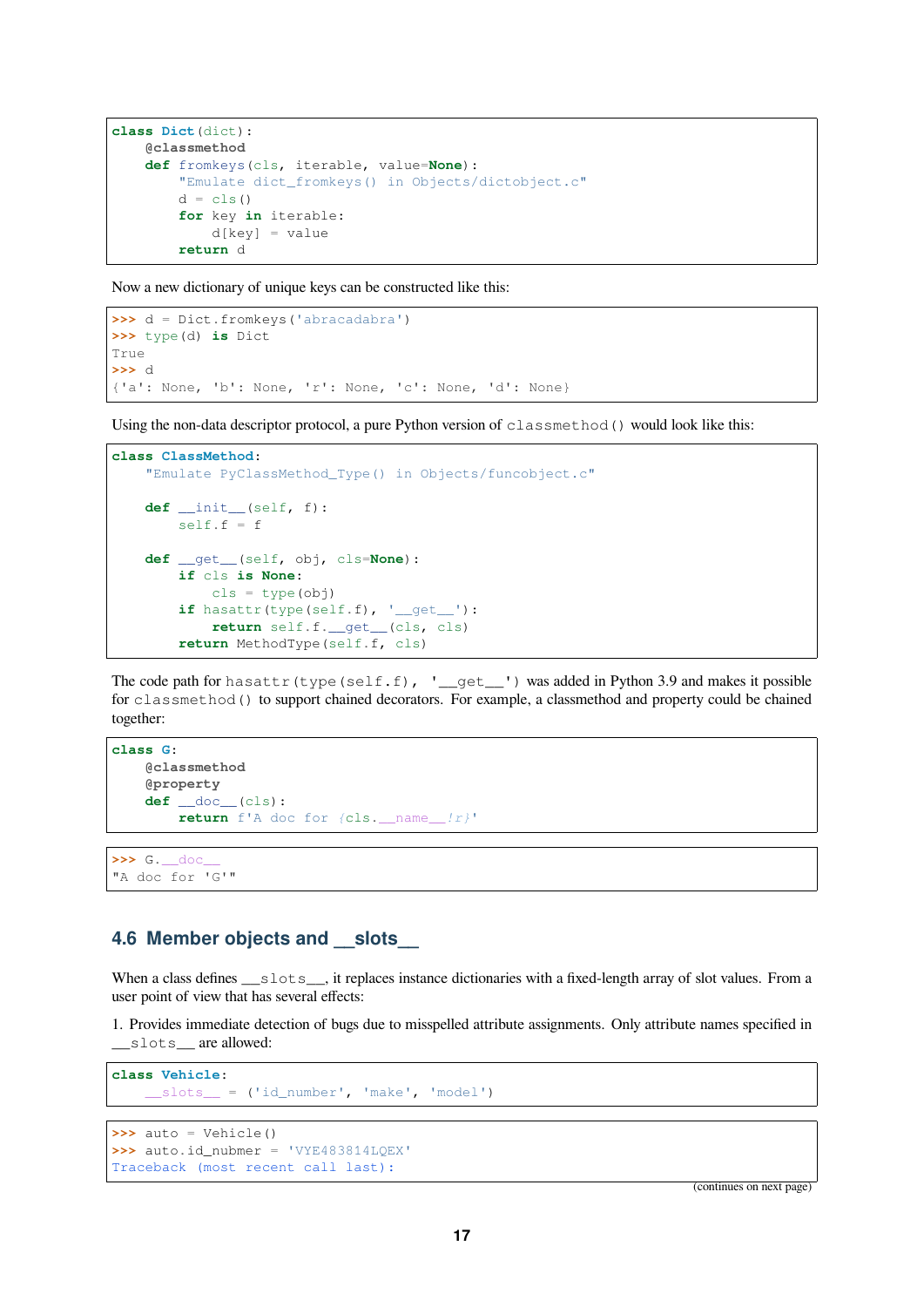AttributeError: 'Vehicle' object has no attribute 'id\_nubmer'

...

2. Helps create immutable objects where descriptors manage access to private attributes stored in \_\_slots\_\_:

```
class Immutable:
   __slots__ = ('_dept', '_name') # Replace the instance dictionary
   def __init__(self, dept, name):
      self._dept = dept # Store to private attribute
      self._name = name # Store to private attribute
   @property # Read-only descriptor
   def dept(self):
      return self._dept
   @property
   def name(self): # Read-only descriptor
      return self._name
```

```
>>> mark = Immutable('Botany', 'Mark Watney')
>>> mark.dept
'Botany'
>>> mark.dept = 'Space Pirate'
Traceback (most recent call last):
    ...
AttributeError: can't set attribute
>>> mark.location = 'Mars'
Traceback (most recent call last):
    ...
AttributeError: 'Immutable' object has no attribute 'location'
```
3. Saves memory. On a 64-bit Linux build, an instance with two attributes takes 48 bytes with \_\_slots\_\_ and 152 bytes without. This flyweight design pattern likely only matters when a large number of instances are going to be created.

4. Improves speed. Reading instance variables is 35% faster with slots (as measured with Python 3.10 on an Apple M1 processor)[.](https://en.wikipedia.org/wiki/Flyweight_pattern)

5. Blocks tools like functools.cached\_property() which require an instance dictionary to function correctly:

```
from functools import cached_property
class CP:
   __slots__ = () # Eliminates the instance dict
   @cached_property # Requires an instance dict
   def pi(self):
      return 4 * sum((-1.0) * n / (2.0 * n + 1.0)for n in reversed(range(100_000)))
```

```
>>> CP().pi
Traceback (most recent call last):
  ...
TypeError: No '__dict__' attribute on 'CP' instance to cache 'pi' property.
```
It is not possible to create an exact drop-in pure Python version of \_\_slots\_\_ because it requires direct access to C structures and control over object memory allocation. However, we can build a mostly faithful simulation where the actual C structure for slots is emulated by a private \_slotvalues list. Reads and writes to that private structure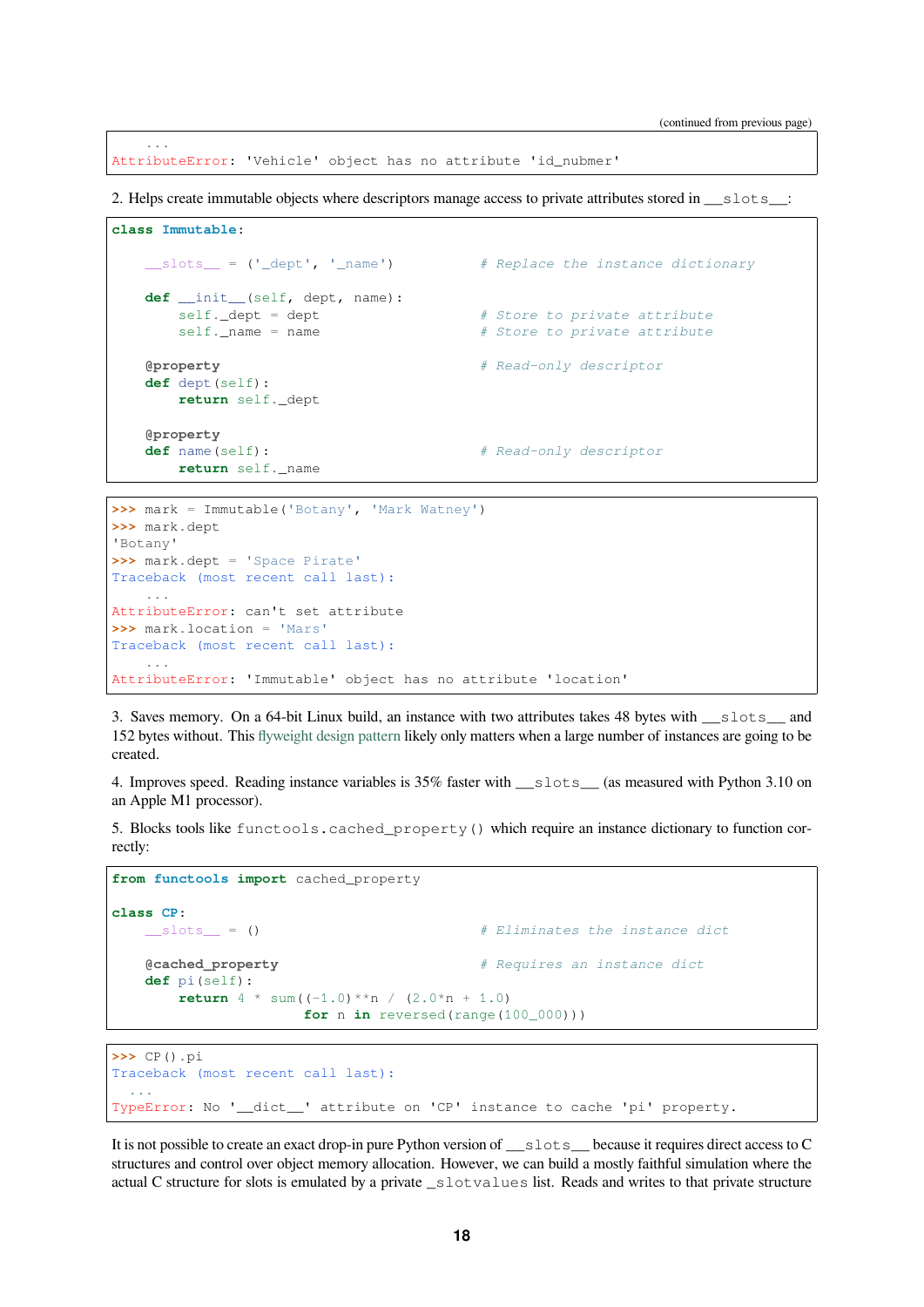are managed by member descriptors:

```
null = object()class Member:
    def __init__(self, name, clsname, offset):
        'Emulate PyMemberDef in Include/structmember.h'
        # Also see descr_new() in Objects/descrobject.c
        self.name = name
        self.clsname = clsname
        self.offset = offset
    def __get__(self, obj, objtype=None):
        'Emulate member_get() in Objects/descrobject.c'
        # Also see PyMember_GetOne() in Python/structmember.c
        value = obj._slotvalues[self.offset]
        if value is null:
            raise AttributeError(self.name)
        return value
    def __set__(self, obj, value):
        'Emulate member_set() in Objects/descrobject.c'
        obj._slotvalues[self.offset] = value
    def __delete__(self, obj):
        'Emulate member_delete() in Objects/descrobject.c'
        value = obj._slotvalues[self.offset]
        if value is null:
           raise AttributeError(self.name)
       obj._slotvalues[self.offset] = null
    def __repr__(self):
        'Emulate member_repr() in Objects/descrobject.c'
       return f'<Member {self.name!r} of {self.clsname!r}>'
```
The type. \_\_new\_\_() method takes care of adding member objects to class variables:

```
class Type(type):
    'Simulate how the type metaclass adds member objects for slots'
   def __new__(mcls, clsname, bases, mapping):
        'Emulate type_new() in Objects/typeobject.c'
        # type_new() calls PyTypeReady() which calls add_methods()
        slot_names = mapping.get('slot_names', [])
        for offset, name in enumerate(slot_names):
           mapping[name] = Member(name, clsname, offset)
       return type.__new__(mcls, clsname, bases, mapping)
```
The object. \_\_new\_\_() method takes care of creating instances that have slots instead of an instance dictionary. Here is a rough simulation in pure Python:

```
class Object:
    'Simulate how object.__new_() allocates memory for __slots_'
    def __new__(cls, *args):
        'Emulate object_new() in Objects/typeobject.c'
        inst = super() . \text{new} (cls)if hasattr(cls, 'slot_names'):
            empty_slots = [null] * len(cls.slot_names)
            object.__setattr__(inst, '_slotvalues', empty_slots)
        return inst
```